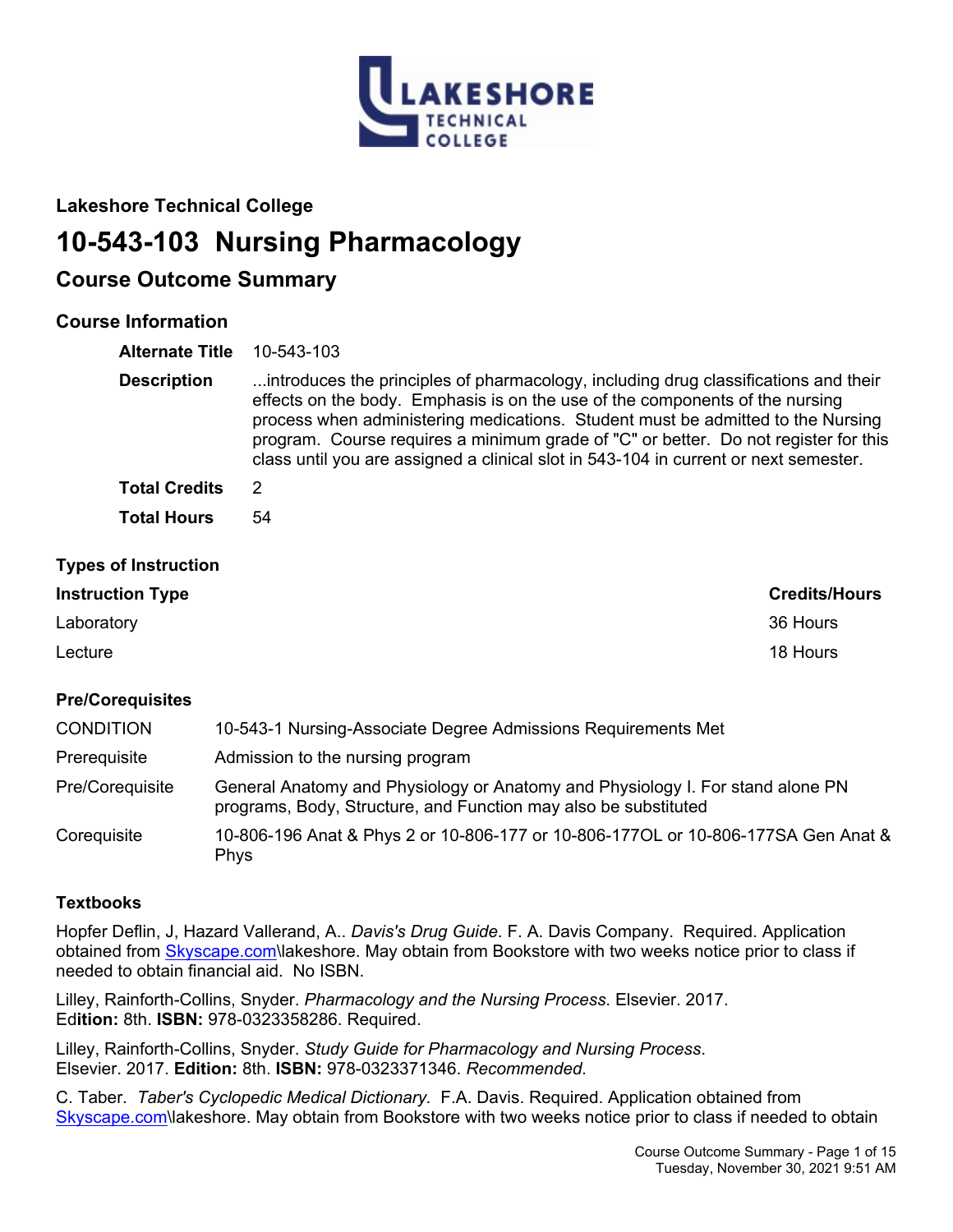## **Learner Supplies**

Hand-held device, tablet or smart phone to use with Skyscape application (Taber's Cyclopedic Dictionary and Davis Drug Guide)

## **Core Abilities**

### **1. Apply learning**

**Criteria**

- 1.1. Learner transfers academic knowledge and principles to life and work situations
- 1.2. Learner incorporates prior learning
- 1.3. Learner knows when to ask for help<br>1.4. Learner demonstrates appropriate s
- Learner demonstrates appropriate safety precautions
- 1.5. Learner identifies the need for lifelong learning
- 1.6. Learner develops the ability to research beyond the required work
- 1.7. Learner demonstrates a curiosity for learning about cultures, norms, and practices

### **2. Integrate technology**

**Criteria**

- 2.1. Learner determines which tasks can be performed more efficiently by using technology
- 2.2. Learner uses technology to perform tasks more efficiently<br>2.3. Learner adapts to changing/emerging technology
- Learner adapts to changing/emerging technology
- 2.4. Learner selects culturally appropriate technology/tools to communicate with diverse groups

#### **3. Work cooperatively**

**Criteria**

- 3.1. Learner contributes to a group with ideas, suggestions, and effort
- 3.2. Learner completes his/her share of tasks necessary to complete a project
- 3.3. Learner encourages team members by listening and responding appropriately to their contributions
- 3.4. Learner maintains self control
- 3.5. Learner resolves differences for the benefit of the team
- 3.6. Learner accepts constructive feedback
- 3.7. Learner effectively establishes rapport and builds situationally appropriate relationships

## **Program Outcomes**

## **1. Integrate professional nursing identity reflecting integrity, responsibility, and nursing**

**Criteria**

- 1.1. Incorporate agency and school policies, state laws, industry standards and the ethical frameworks of nursing
- 1.2. Advocate for patient rights and treat all individuals with dignity and respect
- 1.3. Model professional behaviors
- 1.4. Integrate responsibility and accountability for learning and client care
- 1.5. Critique practices inconsistent with evidence-based standards, policies, and procedures

### **2. Communicate comprehensive information using multiple sources in nursing practice**

**Criteria**

- 2.1. Assimilate verbal, nonverbal, and therapeutic communication strategies in complex client situations
- 2.2. Model effective communication strategies for clients based on clients' age, developmental level, disability and/or culture and team characteristics
- 2.3. Independently assimilate comprehensive information from health record and a variety of professional sources to manage care of multiple clients with complex needs
- 2.4. Communicate accurate, concise, and comprehensive information with clients, families, peers, instructor, and health care team in basic and complex heath situations
- Course Outcome Summary Page 2 of 15 Tuesday, November 30, 2021 9:51 AM 2.5. Document comprehensive, accurate, pertinent information in a timely manner using electronic or agency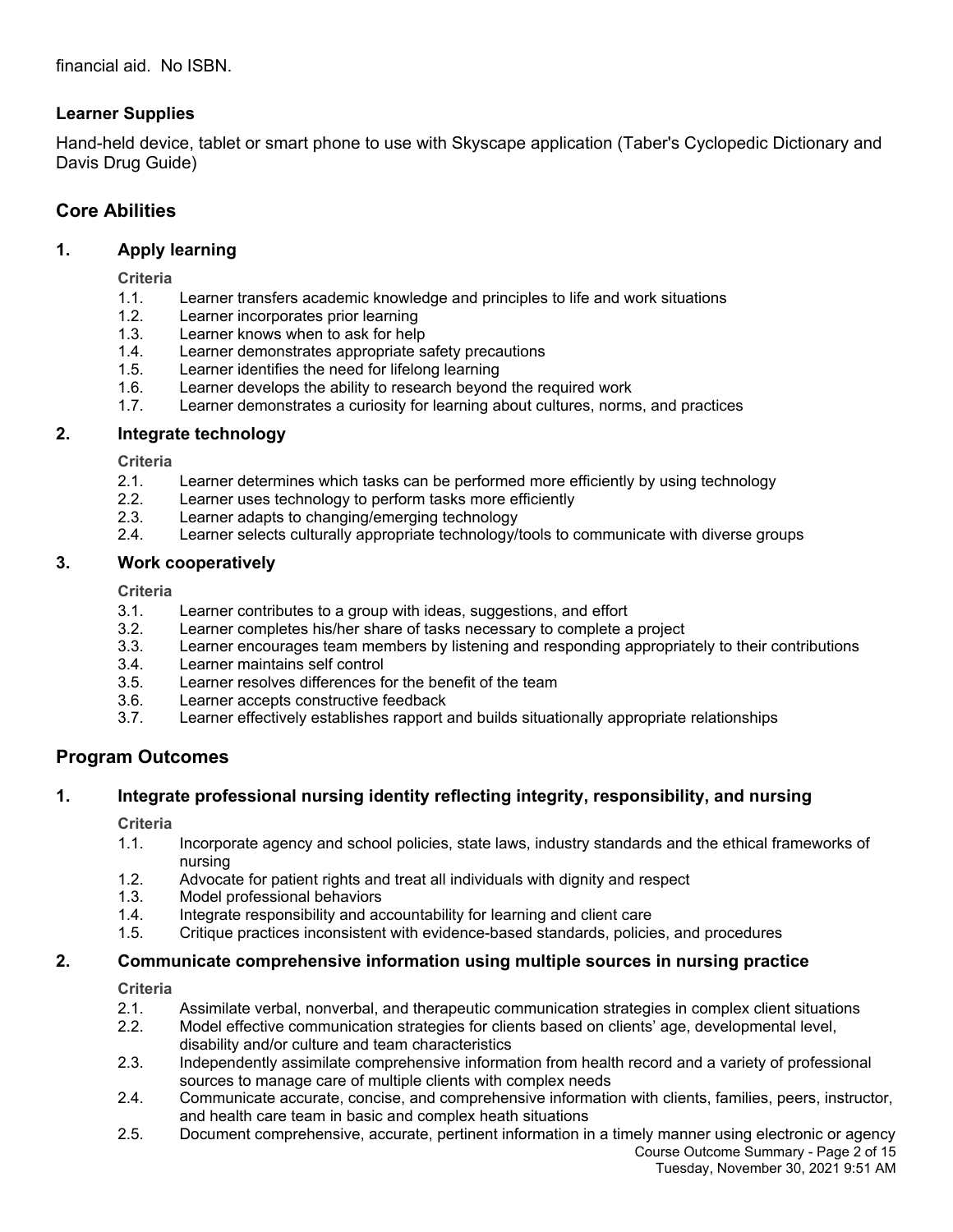standard documentation systems

2.6. Incorporate appropriate terminology, spelling, and grammar in all communications

### **3. Integrate theoretical knowledge to support decision making**

#### **Criteria**

- 3.1. Make independent clinical decisions based on theoretical and evidence-based information
- 3.2. Portray an inquisitive approach while examining the evidence and analyzing new insights
- 3.3. Plan and implement strategies promoting quality improvement in client care
- 3.4. Integrate nursing science to promote health promotion and maintenance, physiological and psychosocial integrity

#### **4. Integrate the nursing process into patient care across diverse populations**

**Criteria**

- 4.1. Perform proficient comprehensive assessments with multiple clients and prioritize their care
- 4.2. Incorporate relevant data when making clinical judgements in coordination with the client and healthcare team
- 4.3. Develop a comprehensive plan of care in collaboration with the client and healthcare team
- 4.4. Implement an individualized plan of care for multiple clients with supervision
- 4.5. Evaluate the effectiveness of the plan of care and identify revisions in collaboration with members of the healthcare team

#### **5. Function as a healthcare team member to provide safe and effective care**

**Criteria**

- 5.1. Create a safe environment and guide others in safe practices
- 5.2. Analyze the effectiveness of personal leadershipcommitted to a collective goal
- 5.3. Coordinate the individual plan of care for multiple complex clients
- 5.4. Evaluate applied delegation skills to achieve complex client needs

### **External Standards**

**Title** 2018 Hospital National Patient Safety Goals

### **Target Standards**

NPSG.01.01.01 Use at least two ways to identify patients. For example, use the patient's name and date of birth. This is done to make sure that each patient gets the correct medicine and treatment.

NPSG.03.05.01 Take extra care with patients who take medicines to thin their blood.

NPSG.03.06.01 Record and pass along correct information about a patient's medicines. Find out what medicines the patient is taking. Compare those medicines to new medicines given to the patient. Make sure the patient knows which medicines to take when they are at home. Tell the patient it is important to bring their up-to-date list of medicines every time they visit a doctor.

**Title American Nurses Association Standards (ANA)** 

#### **Description**

The ANA provides a set of standards for professional nursing practice.

#### **Target Standards**

ANA 13: Research: The registered nurse integrates research findings into practice.

**Title** National Patient Safety Goals

### **Description**

The purpose of the National Patient Safety Goals is to improve patient safety. The goals focus on problems in health care safety and how to solve them.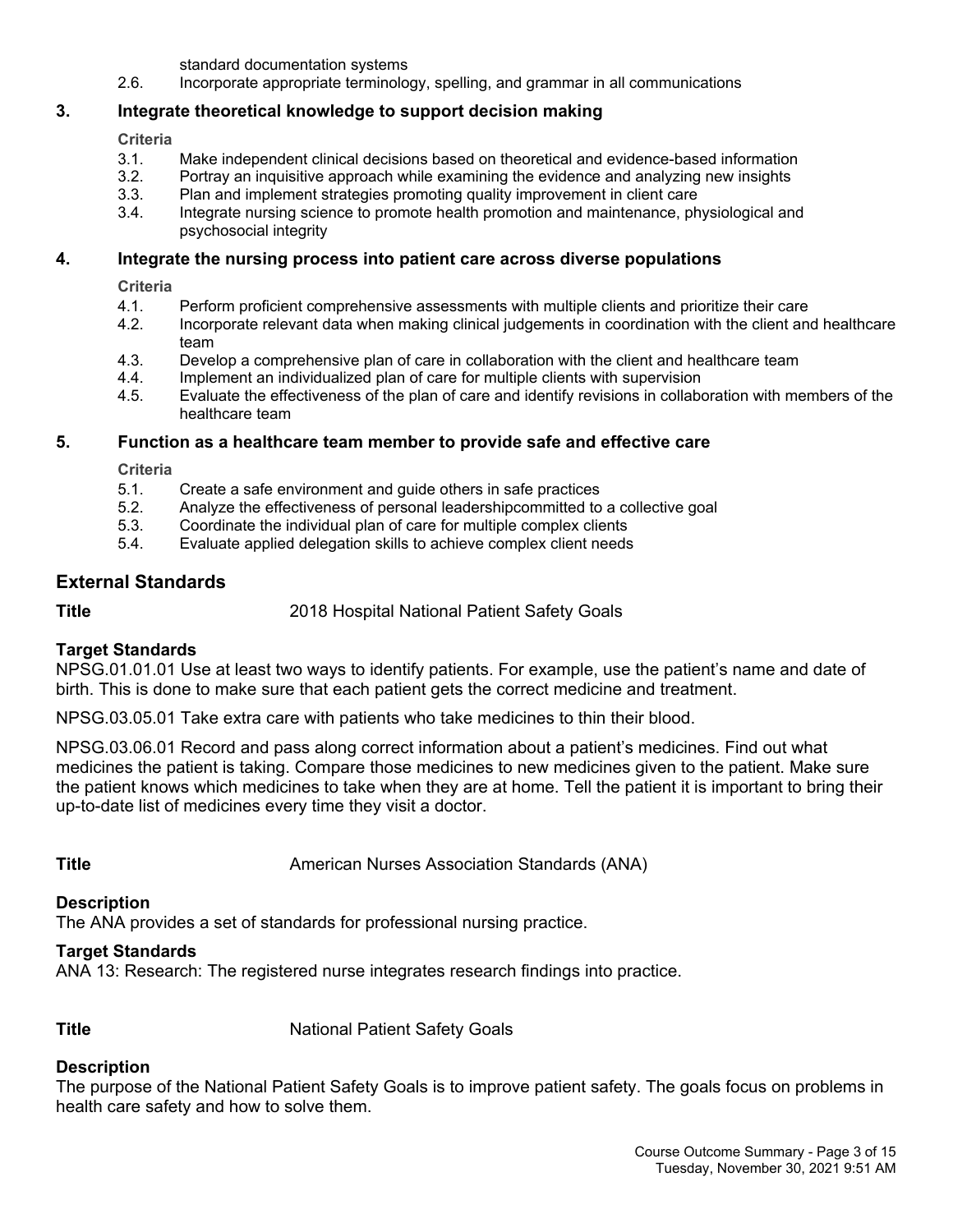National Patient Safety Goals

**Title** NCLEX Test Plan

### **Description**

The NCLEX® examination assesses the knowledge, skills and abilities that are essential for the entry-level nurse to use in order to meet the needs of clients requiring the promotion, maintenance or restoration of health.

#### **Target Standards**

NCLEX: Integrated Processes: Nursing Process

NCLEX: Integrated Processes: Caring

NCLEX: Integrated Processes: Communication and Documentation

NCLEX: Physiological Integrity: Pharmacological and Parenteral Therapies

NCLEX: Safe and Effective Care Environment: Management of Care: Ethical Practice

NCLEX: Safe and Effective Care Environment: Management of Care: Information Technology

NCLEX: Safe and Effective Care Environment: Management of Care: Legal Rights and Responsibilities

NCLEX: Safe and Effective Care Environment: Management of Care: Performance Improvement (Quality Improvement)

NCLEX: Safe and Effective Care Environment: Safety and Infection Control: Accident/Error/Injury Prevention

NCLEX: Physiological Integrity: Reduction of Risk Potential - reducing the likelihood that clients will develop complications or health problems related to existing conditions, treatments or procedures.

**Title** NLN Competencies for Graduates of Nursing Programs

#### **Description**

Addressing nursing programs across the academic spectrum and reflecting the NLN's core values, NLN competencies guide nurse educators in designing curricula that position graduates for practice in a dynamic health care arena: practice that is informed by a body of knowledge and that ensures that all members of the public receive safe, quality care.

#### **Target Standards**

NLN Core Value: Ethics

NLN Core Value: Integrity

NLN Integrating Concept: Nursing judgment

NLN Integrating Concept: Quality and safety

**Title Title Title CON:** QSEN: Quality and Safety Education for Nurses

### **Description**

QSEN faculty have defined pre-licensure and graduate quality and safety competencies for nursing and proposed targets for the knowledge, skills, and attitudes to be developed in nursing pre-licensure programs. Led by a national advisory board and distinguished faculty, QSEN pursues strategies to assure that future graduates develop competencies in patient-centered care, teamwork and collaboration, evidence-based practice, quality improvement, safety, and informatics.

#### **Target Standards**

QSEN: Evidence Based Practice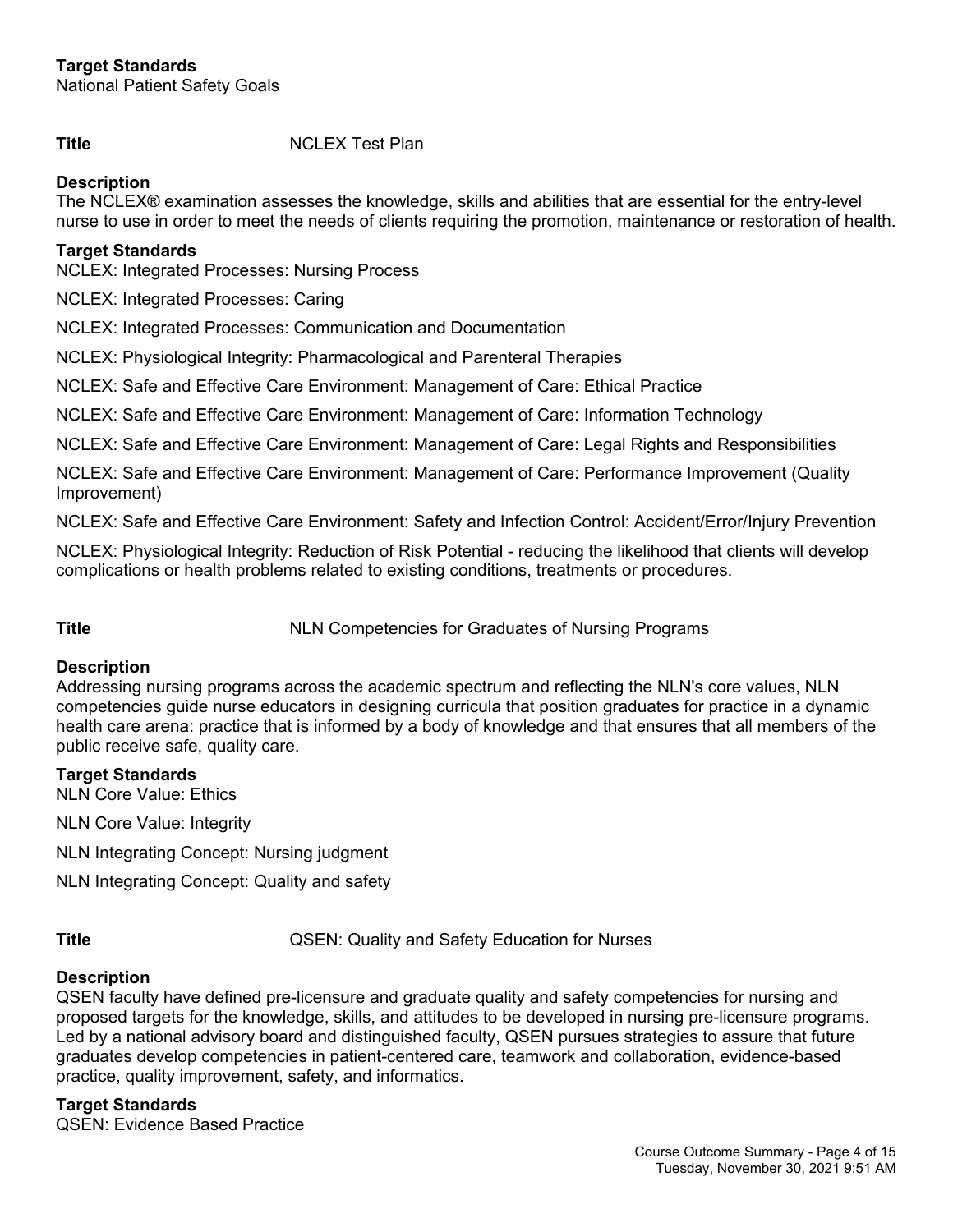#### **Description**

The Wisconsin Administrative Code governs the Registered Nursing profession in Wisconsin.

# **Target Standards**

N1.06

N 1.06 (2) (a)

## **Course Competencies**

### **1. Apply basic pharmacology principles to medication management**

**Linked Core Abilities** Apply learning Integrate technology

**Linked External Standards** QSEN: Evidence Based Practice

National Patient Safety Goals

NCLEX: Integrated Processes: Nursing Process

NCLEX: Integrated Processes: Communication and Documentation

NCLEX: Physiological Integrity: Pharmacological and Parenteral Therapies

NLN Integrating Concept: Nursing judgment

NLN Integrating Concept: Quality and safety

#### **Assessment Strategies**

- 1.1. in an oral, written or performance assessment
- 1.2. Class Participation
- 1.3. Quiz
- 1.4. Written Assignment

#### **Criteria**

*Your performance will be successful when you:*

- 1.1. discuss the processes of pharmacokinetics
- 1.2. use multiple professional resources including technology to identify pertinent information related to drugs
- 1.3. describe the processes of pharmacodynamics
- 1.4. consider pharmacodynamic differences across the life span
- 1.5. support your analysis with relevant evidence
- 1.6. use correct medical terminology
- 1.7. differentiate among prescription drugs, over the counter drugs, herbals, and dietary supplements
- 1.8. Identify the significance of the nursing process to medication administration

#### **Learning Objectives**

- 1.a. Define common terms and abbreviations used in pharmacology.
- 1.b. Identify common types of medication information resources.
- 1.c. Compare the significance of the chemical name, generic name, and brand name of a medication.
- 1.d. Identify the component parts used in a written prescription order.
- 1.e. Discuss the significance of the following terms in the measurements of medication concentrations in the body: minimum effective concentration (MEC), minimum toxic concentration (MTC), plateau or steadyrate concentration, peak concentration, and trough concentration.
- 1.f. Compare the the action of agonist and antagonist medications.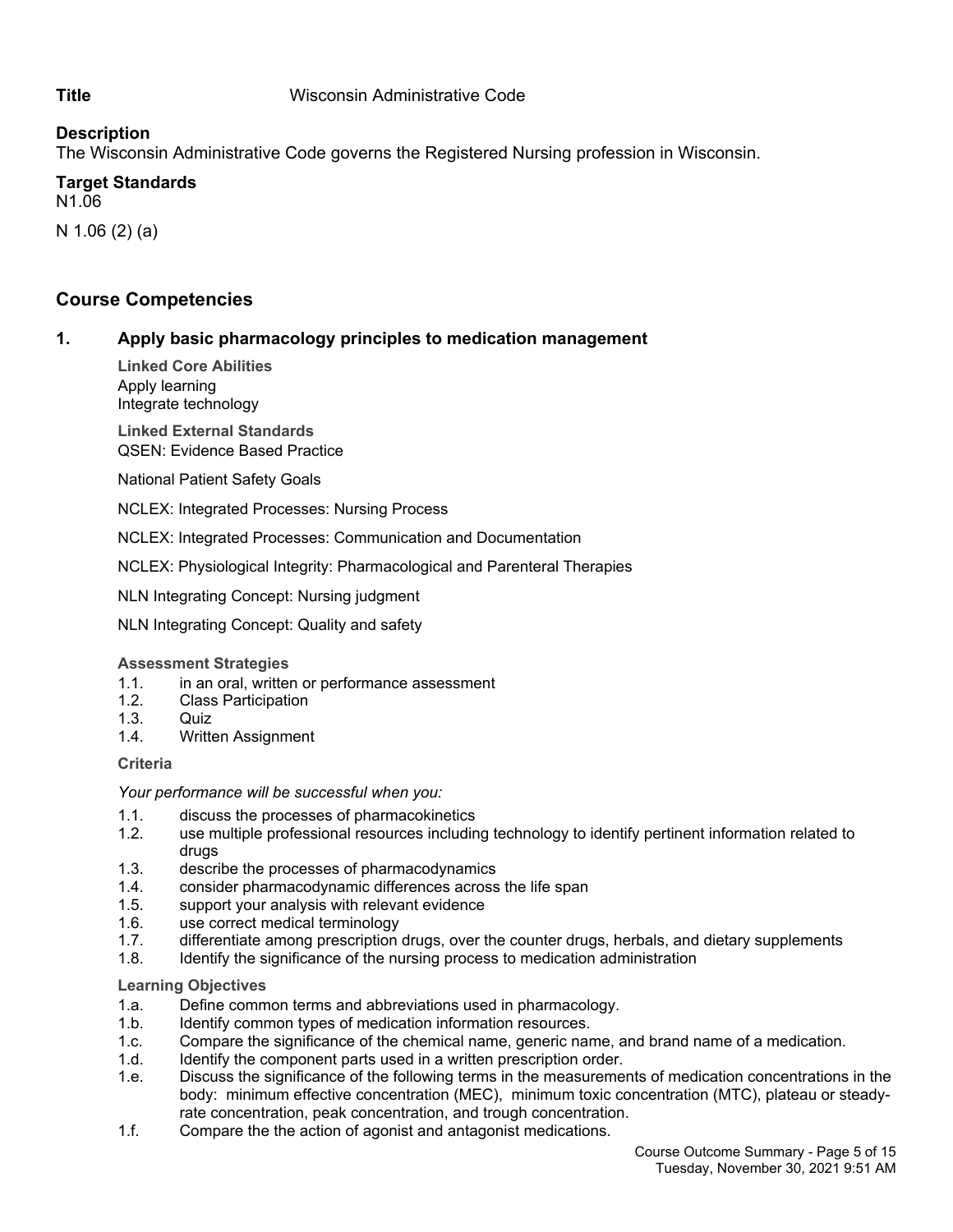- 1.g. Differentiate among each of the following adverse medication reactions: side effects, toxic effect, allergic reaction, idiosyncratic reaction, and teratogenic effect.
- 1.h. Describe the importance of variables that impact each phase of pharmacokinetics; such as age, route, dose formulation, disease states, stomach acidity, the solubility of drug in fat, drug protein binding, microsomal enzymes, tubular secretion, and glomerular filtration.
- 1.i. Explain the relationship between plasma concentration of a medication and its "medication half life."
- 1.j. Describe the role of each of the following factors in determining a client's pharmacological response to a medication: age, gender, body weight, body surface area, basal metabolic rate, disease states, genetic factors, placebo effect, time of administration, and tolerance.
- 1.k. Apply the five phases of the nursing process to medication administration.
- 1.l. Discuss the nurse's role in the educational management of medication therapy.
- 1.m. Explore the use of Micromedex and the Davis Drug Guide to find drug information
- 1.n. Describe the role of herbal and dietary supplements in the complementary approach to health care.

#### **2. Examine legal, ethical, social, and cultural issues related to medication administration**

**Linked Core Abilities** Apply learning Work cooperatively

**Linked External Standards** QSEN: Evidence Based Practice

National Patient Safety Goals

NCLEX: Integrated Processes: Nursing Process

NCLEX: Integrated Processes: Communication and Documentation

NCLEX: Safe and Effective Care Environment: Management of Care: Ethical Practice

NCLEX: Safe and Effective Care Environment: Management of Care: Information Technology

NCLEX: Safe and Effective Care Environment: Management of Care: Legal Rights and Responsibilities

NCLEX: Safe and Effective Care Environment: Management of Care: Performance Improvement (Quality Improvement)

NCLEX: Safe and Effective Care Environment: Safety and Infection Control: Accident/Error/Injury Prevention

NCLEX: Physiological Integrity: Reduction of Risk Potential - reducing the likelihood that clients will develop complications or health problems related to existing conditions, treatments or procedures. NLN Core Value: Ethics

NLN Core Value: Integrity

NLN Integrating Concept: Nursing judgment

NLN Integrating Concept: Quality and safety

#### **Assessment Strategies**

- 2.1. in an oral, written or performance assessment
- 2.2. Class Participation
- 2.3. Quiz

#### **Criteria**

*Your performance will be successful when you:*

- 2.1. support your analysis with relevant evidence
- 2.2. identify drug administration guidelines within the State Nurse Practice Act
- 2.3. identify nursing responsibility to prevent and respond to medication errors
- 2.4. identify nursing responsibilities associated with controlled substances
- 2.5. identify ethical responsibilities as they relates to medication errors
- 2.6. nursing response reflects respect for patient's rights and responsibilities with drug therapy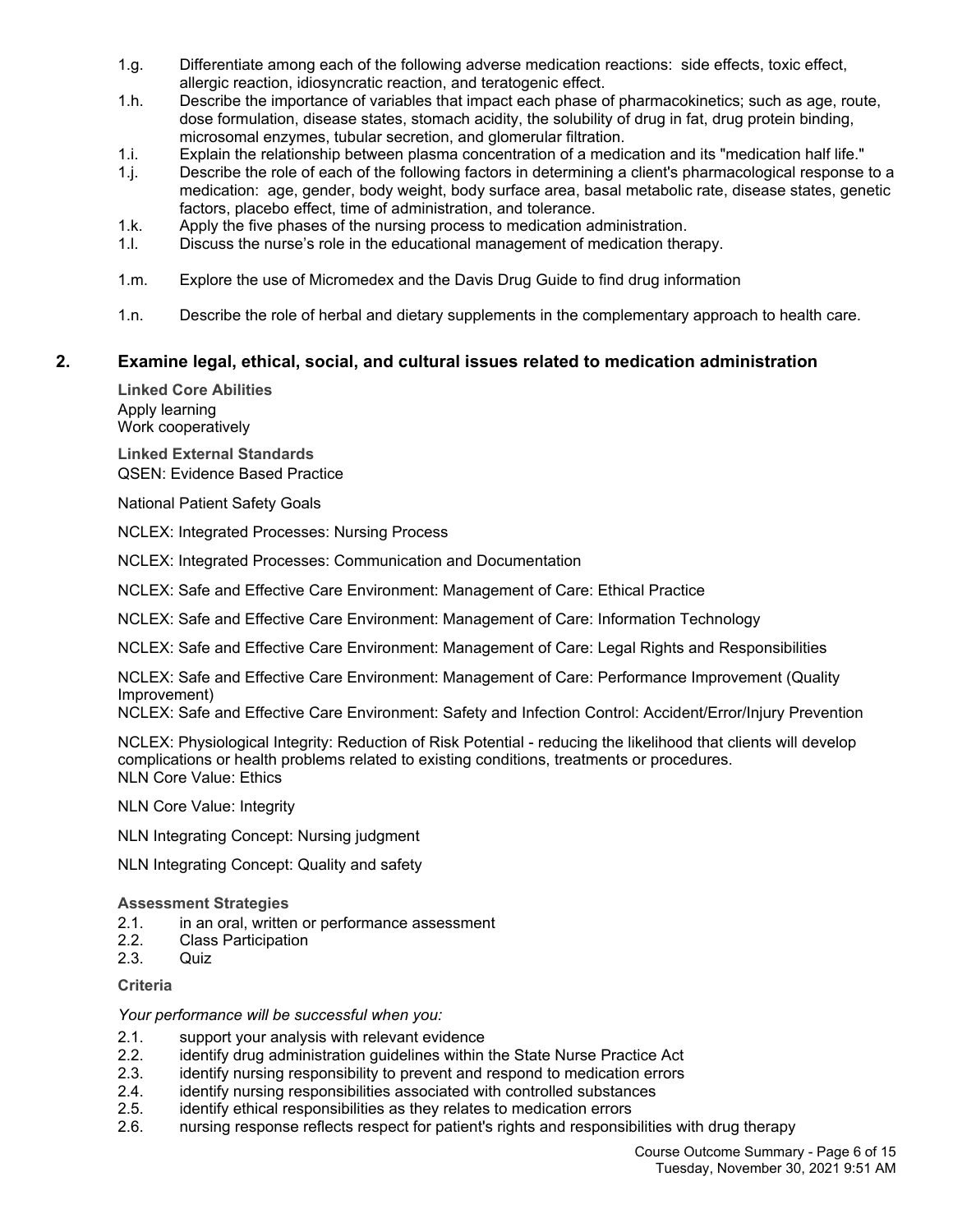- 2.7. nursing actions are within the scope of nursing practice as it relates to the administration of medication.
- 2.8. demonstrate patient-centered care by respecting patient's gender, psychosocial and cultural needs
- 2.9. identify nursing responsibilities associated with safe medication administration
- 2.10. identify nursing responsibilities associated with patient medication education

**Learning Objectives**

- 2.a. Describe the differences between the federal legislation governing the promotion and sale of prescription drugs and the legislation governing OTC drugs, herbals and dietary supplements.
- 2.b. Examine the Nurse Practice Act for medication administration implications
- 2.c. Provide examples of the scheduled categories for controlled substances.
- 2.d. Examine the Code of Ethics and discuss the ethical aspects of medication administration.
- 2.e. Discuss the role of the multidisciplinary team (primary provider, pharmacist, nurse) and patient in relation to medication administration.
- 2.f. Explain the effect of socio-cultural factors on a patient's response to and compliance with medication therapy.
- 2.g. Discuss the role of the Pregnancy Safety Categories in relation to safe medication administration for the pregnant woman
- 2.h. Discuss the significance of the "6 Rights of Medication Administration" in preventing medication errors.
- 2.i. Discuss the use of established national safety standards to promote medication safety
- 2.j. Discuss safe disposal of medications in the home and healthcare setting
- 2.k. Discuss the nurses' responsibilities to prevent, respond, report and document medication errors
- 2.l. Discuss the importance of patient education in the safe and efficient administration of drugs.

#### **3. Apply components of the nursing process to the administration of antimicrobial drugs**

**Linked Core Abilities** Apply learning **Linked External Standards** QSEN: Evidence Based Practice

National Patient Safety Goals

NCLEX: Integrated Processes: Nursing Process

NCLEX: Integrated Processes: Communication and Documentation

NCLEX: Physiological Integrity: Pharmacological and Parenteral Therapies

NCLEX: Safe and Effective Care Environment: Management of Care: Ethical Practice

NCLEX: Safe and Effective Care Environment: Safety and Infection Control: Accident/Error/Injury Prevention

NCLEX: Physiological Integrity: Reduction of Risk Potential - reducing the likelihood that clients will develop complications or health problems related to existing conditions, treatments or procedures. NLN Integrating Concept: Nursing judgment

NLN Integrating Concept: Quality and safety

#### **Assessment Strategies**

- 3.1. in an oral, written or performance assessment<br>3.2. Class Participation
- **Class Participation**
- 3.3. Article Review
- 3.4. Quiz
- 3.5. Written Assignment
- 3.6. Written Exam

**Criteria**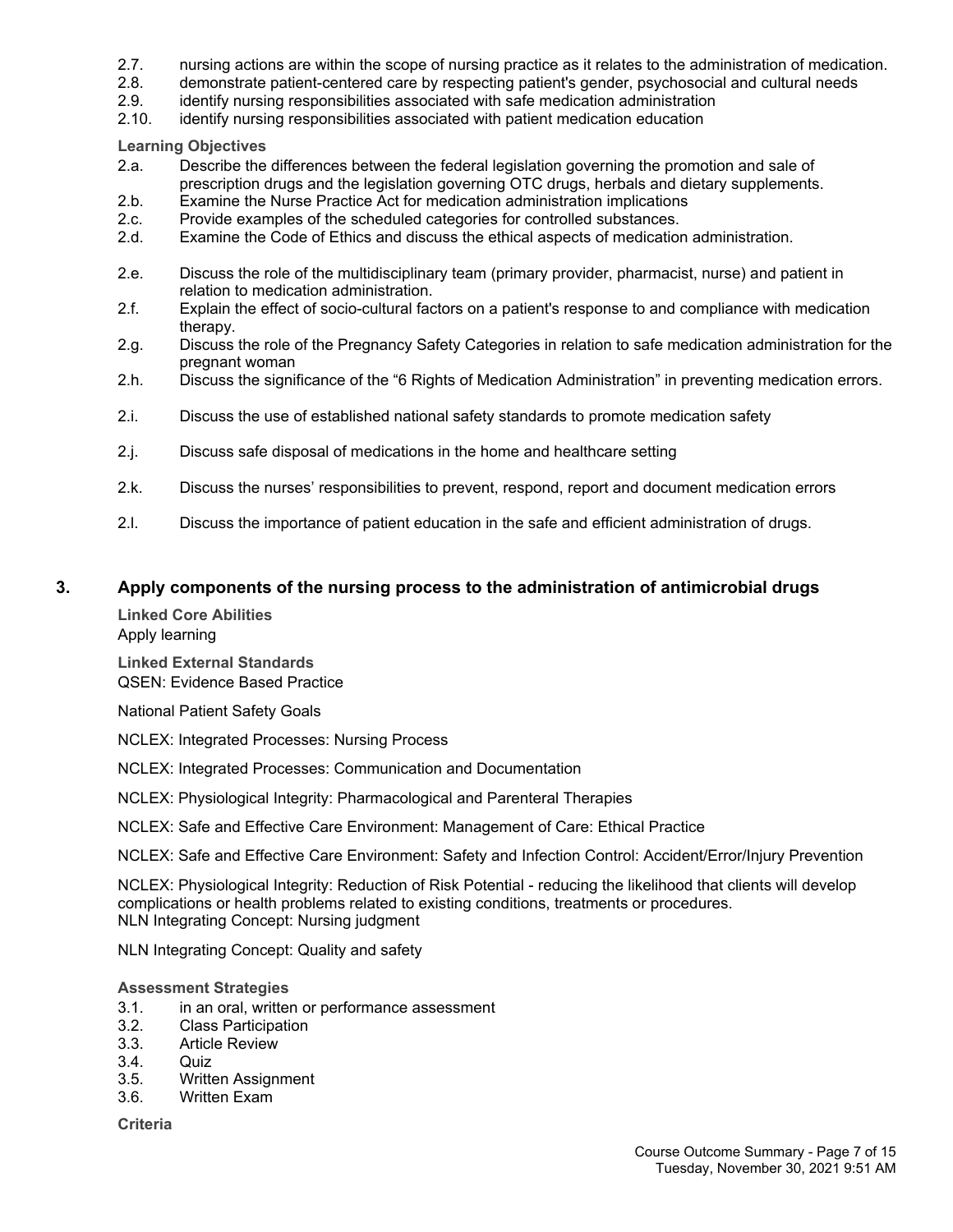*Your performance will be successful when you:*

- 3.1. cite the classifications and actions of antimicrobial drugs
- 3.2. give examples of when, how and to whom antimicrobial drugs may be administered
- 3.3. identify the side effects and special considerations associated with antimicrobial therapy
- 3.4. identify considerations and implications of using antimicrobial medications across the life span
- 3.5. apply evidence-based concepts when using the nursing process
- 3.6. identify indications, side effects and potential drug interactions associated with the use of herbal supplements
- 3.7. identify and interpret related laboratory tests
- 3.8. prounounce the generic drug names

**Learning Objectives**

- 3.a. Apply the knowledge of general principles of antimicrobial therapy when discussing medication.
- 3.b. Identify the major classes of antimicrobial agents and the drugs found in each class.
- 3.c. Explain how antibiotics, antivirals, antituberculars, and antifungals work to rid the body of infections.
- 3.d. Describe the significance of antibiotic resistance and strategies for prevention.
- 3.e. Differentiate between narrow and broad spectrum antimicrobial agents
- 3.f. Apply the appropriate nursing actions in the administration of each class of antimicrobial agents.
- 3.g. Discuss the indications, cautions, contraindications, mechanisms of action, side effects, toxicity, and therapeutic effects related to antimicrobial agents.
- 3.h. List the information clients should be taught about their antimicrobial therapy.
- 3.i. Discuss the significance of monitoring lab data (CBD, ALT, AST, BUN and creatinine) when adminsitering antimicrobial agents.
- 3.j. Discuss principles and signifiance of using evidence-based recommendatinos in healthcare.

#### **4. Apply components of the nursing process to the administration of autonomic nervous system drugs**

**Linked Core Abilities**

Apply learning

**Linked External Standards** QSEN: Evidence Based Practice

National Patient Safety Goals

NCLEX: Integrated Processes: Nursing Process

NCLEX: Integrated Processes: Communication and Documentation

NCLEX: Physiological Integrity: Pharmacological and Parenteral Therapies

NCLEX: Safe and Effective Care Environment: Management of Care: Ethical Practice

NCLEX: Safe and Effective Care Environment: Safety and Infection Control: Accident/Error/Injury Prevention

NCLEX: Physiological Integrity: Reduction of Risk Potential - reducing the likelihood that clients will develop complications or health problems related to existing conditions, treatments or procedures. NLN Integrating Concept: Nursing judgment

NLN Integrating Concept: Quality and safety

**Assessment Strategies**

- 4.1. in an oral, written or performance assessment
- 4.2. Class Participation
- 4.3. Quiz

**Criteria**

*Your performance will be successful when you:*

- 4.1. cite the classifications and actions of autonomic nervous system drugs
- 4.2. give examples of when, how and to whom autonomic nervous system drugs may be administered
- 4.3. identify the side effects and special considerations associated with autonomic nervous system drugs
- 4.4. nursing response evidences considerations and implications of using autonomic nervous system drugs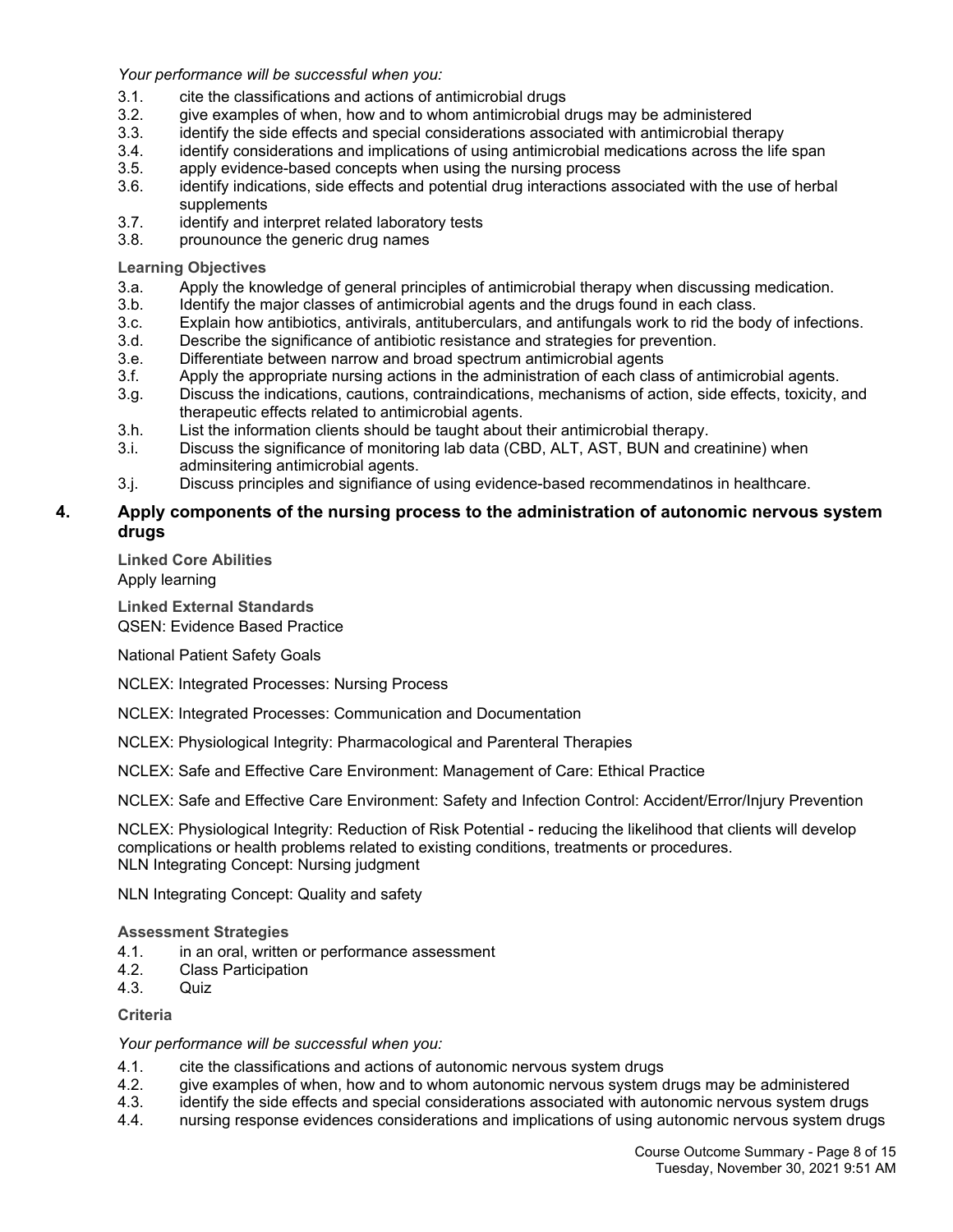across the life span

- 4.5. apply evidence-based concepts when using the nursing process
- 4.6. identify indications, side effects and potential drug interactions associated with the use of herbal supplements
- 4.7. identify and interpret related laboratory tests

**Learning Objectives**

- 4.a. Apply the knowledge of the functions of the autonomic nervous system when discussing medication.
- 4.b. Define the medical terms related to components of the autonomic nervous system.
- 4.c. Explain how medications that mimic and block the sympathetic and parasympathetic nervous systems have opposite effects and similar effects on organ tissue.
- 4.d. Discuss the mechanism of action, therapeutic effects, uses, and adverse and toxic effects, and antidotes to overdose for adrenergic agonist medications.
- 4.e. Discuss the mechanism of action, therapeutic effects, uses, and adverse and toxic effects, and antidotes to overdose for adrenergic blocking medications.
- 4.f. Discuss the mechanism of action, therapeutic effects, uses, and adverse and toxic effects, and antidotes to overdose for cholinergic medications.
- 4.g. Discuss the mechanism of action, therapeutic effects, uses, and adverse and toxic effects, and antidotes to overdose for cholinergic blocking medications.
- 4.h. Discuss the mechanism of action, therapeutic effects, uses, and adverse and toxic effects, and antidotes to overdose for antispasmodic medications.
- 4.i. Apply the nursing process as it relates to clients receiving autonomic nervous system medications.
- 4.j. Identify situations in which autonimic nervous system medicatinos may and may not be administered.

#### **5. Apply components of the nursing process to the administration of respiratory system drugs**

**Linked Core Abilities** Apply learning

**Linked External Standards** QSEN: Evidence Based Practice

National Patient Safety Goals

NCLEX: Integrated Processes: Nursing Process

NCLEX: Integrated Processes: Communication and Documentation

NCLEX: Physiological Integrity: Pharmacological and Parenteral Therapies

NCLEX: Safe and Effective Care Environment: Management of Care: Ethical Practice

NCLEX: Safe and Effective Care Environment: Safety and Infection Control: Accident/Error/Injury Prevention

NCLEX: Physiological Integrity: Reduction of Risk Potential - reducing the likelihood that clients will develop complications or health problems related to existing conditions, treatments or procedures. NLN Integrating Concept: Nursing judgment

NLN Integrating Concept: Quality and safety

#### **Assessment Strategies**

- 5.1. in an oral, written or performance assessment
- 5.2. Article Review
- 5.3. Class Participation
- 5.4. Quiz
- 5.5. Written Assignment

#### **Criteria**

#### *Your performance will be successful when you:*

- 5.1. cite the classifications and actions of respiratory system drugs
- 5.2. give examples of when, how and to whom respiratory system drugs may be administered
- 5.3. identify the side effects and special considerations associated with respiratory system medications
- 5.4. identify the considerations and implications of using respiratory systems medications across the life span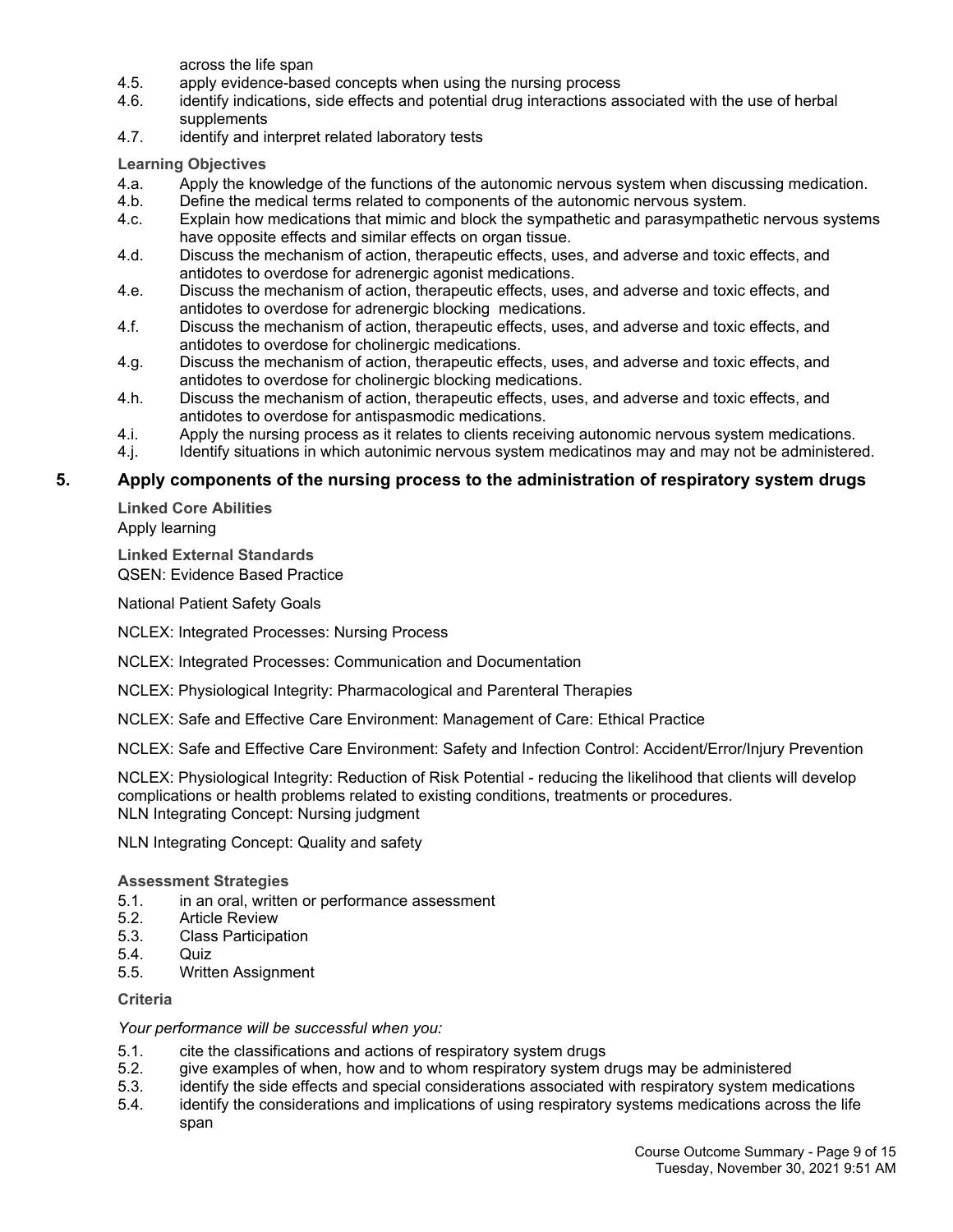- 5.5. apply evidence-based concepts when using the nursing process
- 5.6. identify indications, side effects and potential drug interactions associated with the use of herbal supplements
- 5.7. identify and interpret related laboratory tests
- 5.8. pronounce the generic names of the respiratory drugs

**Learning Objectives**

- 5.a. Classify the medications used in the treatment of upper and lower respiratory system disease processes.
- 5.b. Apply the knowledge of anatomy and physiology of the upper and lower respiratory system when discussing medications.
- 5.c. Define the medical terms that are related to respiratory medications.
- 5.d. Discuss indications and contraindications for administering medications in the most common upper and lower respiratory disorders; colds, allergies, asthma, bronchitis, emphysema.
- 5.e. Identify the most commonly used classifications of medications for treating upper and lower respiratory disorders and discuss evidence-based recommendatinos for selection.
- 5.f. Describe the action, therapeutic effects and side effects of the most commonly used medications on the respiratory system across the lifespan.
- 5.g. Apply knowledge of respiratory rate, oxygen saturation and lung sound normal findings when making clinical deciiosns related to administration of respiratory medications.
- 5.h. Identify relevant lab values and diagnositic tests that are considered when making clinical decisions related to the adminsitration of respiratory medications.
- 5.i. Apply the nursing process as it related to administering medications to patients with upper and lower respiratory tract disease.
- 5.j. Discuss the differences and efficacy in delivery methods for asthma inhaler medications.
- 5.k. Compare the safety and effectiveness of herbal and dietary supplements used for upper airway respiratory disorders.

#### **6. Apply components of the nursing process to the administration of cardiovascular and renal systems drugs**

**Linked Core Abilities** Apply learning

**Linked External Standards** QSEN: Evidence Based Practice

National Patient Safety Goals

NCLEX: Integrated Processes: Nursing Process

NCLEX: Integrated Processes: Communication and Documentation

NCLEX: Physiological Integrity: Pharmacological and Parenteral Therapies

NCLEX: Safe and Effective Care Environment: Management of Care: Ethical Practice

NCLEX: Safe and Effective Care Environment: Safety and Infection Control: Accident/Error/Injury Prevention

NCLEX: Physiological Integrity: Reduction of Risk Potential - reducing the likelihood that clients will develop complications or health problems related to existing conditions, treatments or procedures. NLN Integrating Concept: Nursing judgment

NLN Integrating Concept: Quality and safety

#### **Assessment Strategies**

- 6.1. in an oral, written or performance assessment
- 6.2. Class Participation
- 6.3. Quiz
- 6.4. Written Assignment

#### **Criteria**

*Your performance will be successful when you:*

6.1. cite the classifications and actions of cardiovascular drugs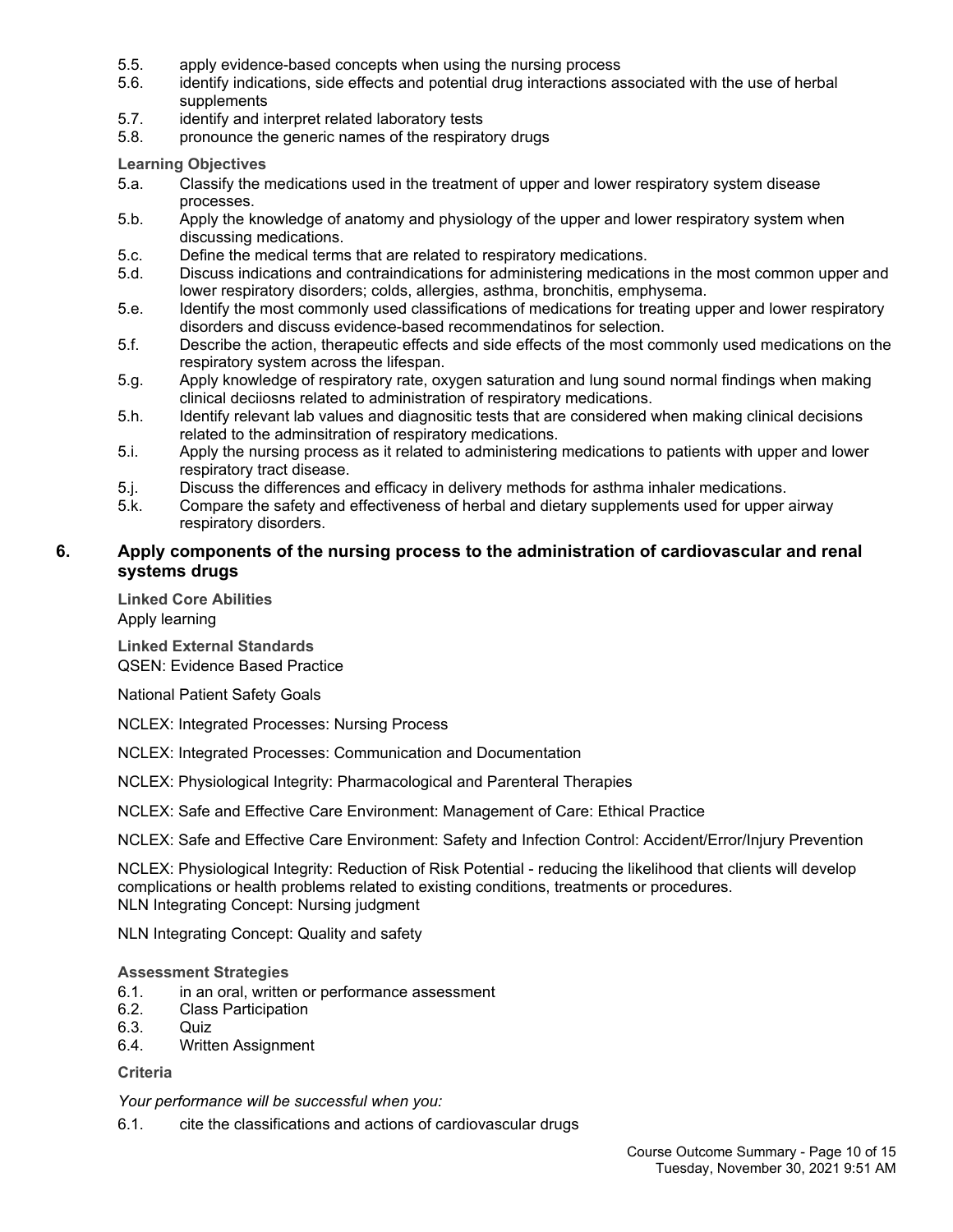- 6.2. cite the classifications and actions of renal system drugs
- 6.3. give examples of when, how and to whom cardiovascular system drugs may be administered
- 6.4. give examples of when, how and to whom renal system drugs may be administered
- 6.5. identify the side effects and special considerations associated with cardiovascular and renal system drug therapy
- 6.6. identify considerations and implications of using cardiovascular system medications across the life span
- 6.7. identify considerations and implications of using renal system medications across the life span
- 6.8. apply evidence-based concepts when using the nursing process
- 6.9. identify indications, side effects and potential drug interactions associated with the use of herbal supplements
- 6.10. pronounce the generic names of renal and cardiovascular drugs
- 6.11. identify and interpret related laboratory tests

**Learning Objectives**

- 6.a. Apply the knowledge of the function and physiology of the cardiovascular and renal system when discussing medications.
- 6.b. Define the medical terms that are related to cardiovascular medications.
- 6.c. Describe the indication and contraindicatinos for administering medications in the most common cardiovascular disorders: hyperlipidemia, hypertension, heart failure, angina, myocardial infarction and thrombophlebitis.
- 6.d. Describe the action, therapeutic effects and side effects of the most commonly used medications on the cardiovascular and renal system across the lifespan.
- 6.e. Identify the most commonly used classifications of medications for regulating blood pressure and discuss evidence-based recommendadtions for selection.
- 6.f. Apply knowledge of blood pressure and pulse normal values when making clinical decisions related to administration of antihypertensive medications.
- 6.g. Identify relevant lab values that are considered when making clinical decisions related to the adminsitration of cardiovascular medications.
- 6.h. Apply the nursing process as it related to administering medications to patients wtih cardiovascular disorders.
- 6.i. Explain the nursing process as it relates to clients with cardiovascular disorders.
- 6.j. Compare the indications, cautions, contraindications, drug interactions, adverse effects, routes of administration, reversal agents of varoius coagulation modifier drugs: aspirin, heparin, low molecular weight heparin, warfarin.
- 6.k. Discuss the significance of the lab tests used with the adminsitration of warfarin, heparin and low molecular weight heparin to assess for therapeutic and adverse effects.
- 6.l. Compare the safety and effectiveness of herbal and dietary supplements used for hyperlipidemia.

#### **7. Apply components of the nursing process to the administration of gastrointestinal system drugs**

**Linked Core Abilities** Apply learning

**Linked External Standards** QSEN: Evidence Based Practice

National Patient Safety Goals

NCLEX: Integrated Processes: Nursing Process

NCLEX: Integrated Processes: Communication and Documentation

NCLEX: Physiological Integrity: Pharmacological and Parenteral Therapies

NCLEX: Safe and Effective Care Environment: Management of Care: Ethical Practice

NCLEX: Safe and Effective Care Environment: Safety and Infection Control: Accident/Error/Injury Prevention

NCLEX: Physiological Integrity: Reduction of Risk Potential - reducing the likelihood that clients will develop complications or health problems related to existing conditions, treatments or procedures. NLN Integrating Concept: Nursing judgment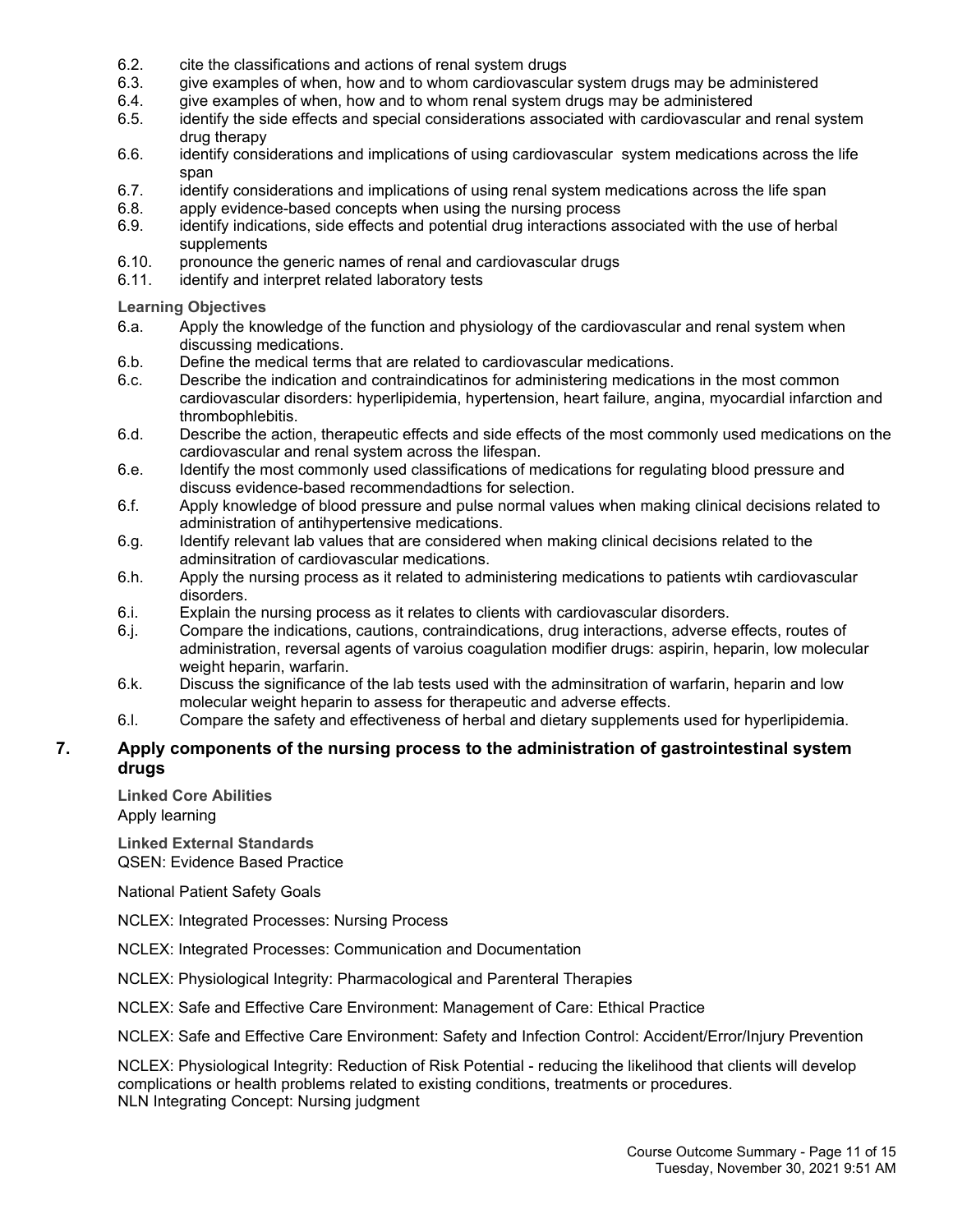#### NLN Integrating Concept: Quality and safety

#### **Assessment Strategies**

- 7.1. in an oral, written or performance assessment
- 7.2. Class Participation
- 7.3. Quiz
- 7.4. Written Assignment

#### **Criteria**

#### *Your performance will be successful when you:*

- 
- 7.1. cite the classifications and actions of gastrointestinal system drugs<br>7.2. give examples of when, how and to whom gastrointestinal system of give examples of when, how and to whom gastrointestinal system drugs may be administered
- 7.3. identify the side effects and special considerations associated with gastrointestinal system drug therapy
- 7.4. identify considerations and implications of using gastrointestinal system medications across the life span
- 7.5. apply evidence-based concepts when using the nursing process
- 7.6. identify indications, side effects and potential drug interactions associated with the use of herbal supplements
- 7.7. identify and interpret related laboratory tests
- 7.8. pronounce the generic names of gastrointestinal drugs

#### **Learning Objectives**

- 7.a. Apply the knowledge of the function and physiology of the gastrointestinal system when administering medications.
- 7.b. Define the medical terms that are related to GI medications.
- 7.c. Discuss indications and contraindicatins for adminsitering medications in the most common GI disorders; peptic ulcer disease, gastrointestinal reflux disease, nausea/emesis, constipation & diarrhea.
- 7.d. Describe the action, therapeutic effects and side effects of the most commonly used classification of GI medications across the life span.
- 7.e. Apply knowledge of abdominal assessment findings when making clinical decisions related to adminsitration of GI medications.
- 7.f. Identify interventions commonly used in emergency treatment of poisoning.
- 7.g. Identify relevant lab values and diagnosistic tests that are considered when making clinical decisions related to the administration of GI medications.
- 7.h. Discuss the drug-drug & drug-food interactions with GI medications.
- 7.i. Compare the safety and effectiveness of herbal and dietary supplements used for GI disorders.
- 7.j. Apply the nursing process as it relates to medication administration to patients with GI disorders.

#### **8. Apply components of the nursing process to the administration of central nervous system drugs**

**Linked Core Abilities**

Apply learning

**Linked External Standards** QSEN: Evidence Based Practice

National Patient Safety Goals

NCLEX: Integrated Processes: Nursing Process

- NCLEX: Integrated Processes: Communication and Documentation
- NCLEX: Physiological Integrity: Pharmacological and Parenteral Therapies

NCLEX: Safe and Effective Care Environment: Management of Care: Ethical Practice

NCLEX: Safe and Effective Care Environment: Safety and Infection Control: Accident/Error/Injury Prevention

NCLEX: Physiological Integrity: Reduction of Risk Potential - reducing the likelihood that clients will develop complications or health problems related to existing conditions, treatments or procedures. NLN Integrating Concept: Nursing judgment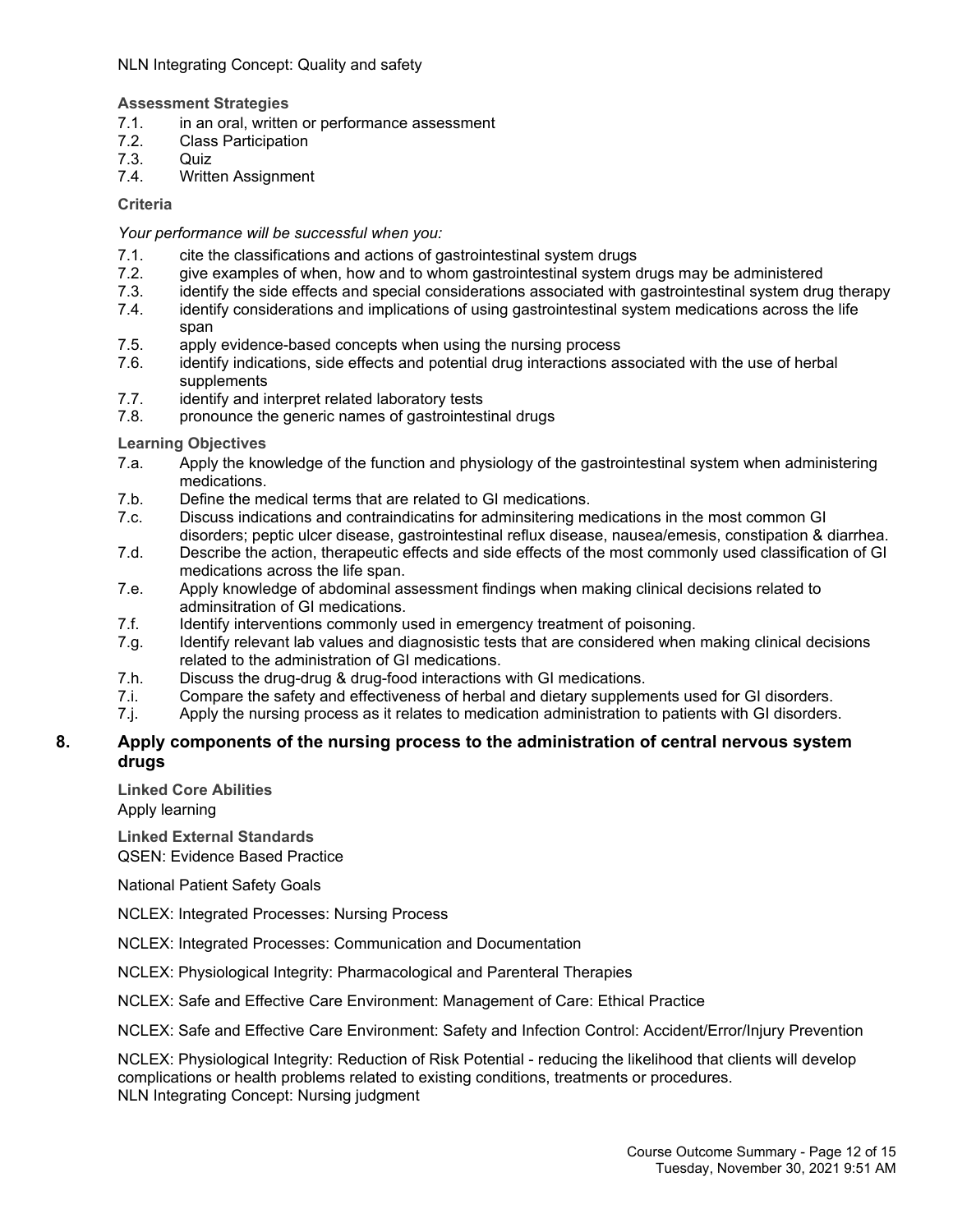#### NLN Integrating Concept: Quality and safety

#### **Assessment Strategies**

- 8.1. in an oral, written or performance assessment
- 8.2. Class Participation
- 8.3. Quiz
- 8.4. Written Assignment

#### **Criteria**

#### *Your performance will be successful when you:*

- 8.1. cite the classifications and actions of central nervous system drugs
- 8.2. cite the classifications and actions of drugs used to treat psychiatric disorders
- 8.3. give examples of when, how and to whom central nervous system drugs may be administered
- 8.4. identify the side effects and special considerations associated with central nervous system drug therapy
- 8.5. identify considerations and implications of using central nervous system medications across the life span
- 8.6. apply evidence-based concepts when using the nursing process
- 8.7. identify indications, side effects and potential drug interactions associated with the use of herbal supplements
- 8.8. identify and interpret related laboratory tests
- 8.9. pronounce the generic names of the central nervous system drugs

#### **Learning Objectives**

- 8.a. Apply the knowledge of the function of the Central and Autonomic Nervous Systems to medication administration.
- 8.b. Define the medical terms that are related to CNS medications.
- 8.c. Discuss indications and contraindications for acministering medicatinos in the most common CNS disorders; sleep disorders, anxiety, depression, bipolar, schizophrenia, Parkinson's disease, & epilepsy.
- 8.d. Descirbe the action, therapeutic effects and side effects of the most commonly used classification of CNS medications across the life span.
- 8.e. Discuss the effects of hypnotics on REM sleep.
- 8.f. Apply knowledge of mental status assessments, respiratory rate, oxygen saturation and blood pressure findings when making clinical decisions related to administration of CNS medications.
- 8.g. Identify relevant lab values and diagnostic tests that are considerd when making clinical decisions related to the adminsitration of CNS medications.
- 8.h. Apply the nursing process as it relates to administering medications to patients with CNS disorders.
- 8.i. Discuss the drug-drug & drug-food interactions with CNS medications.
- 8.j. Compare the safety and effectiveness of herbal and dietary supplements used for CNS disorders.
- 8.k. Determine the reversal agents used for benzodiazepenes and the safety implications when using reversal agents.
- 8.l. Identify safety considerations related to the administratino of CNS medications.
- 8.m. Apply the nursing process as it relates to medication administration to patients with CNS and mental health disorders.

#### **9. Apply components of the nursing process to the administration of endocrine system drugs**

**Linked Core Abilities** Apply learning

**Linked External Standards** QSEN: Evidence Based Practice

National Patient Safety Goals

NCLEX: Integrated Processes: Nursing Process

NCLEX: Integrated Processes: Communication and Documentation

NCLEX: Physiological Integrity: Pharmacological and Parenteral Therapies

NCLEX: Safe and Effective Care Environment: Management of Care: Ethical Practice

NCLEX: Safe and Effective Care Environment: Safety and Infection Control: Accident/Error/Injury Prevention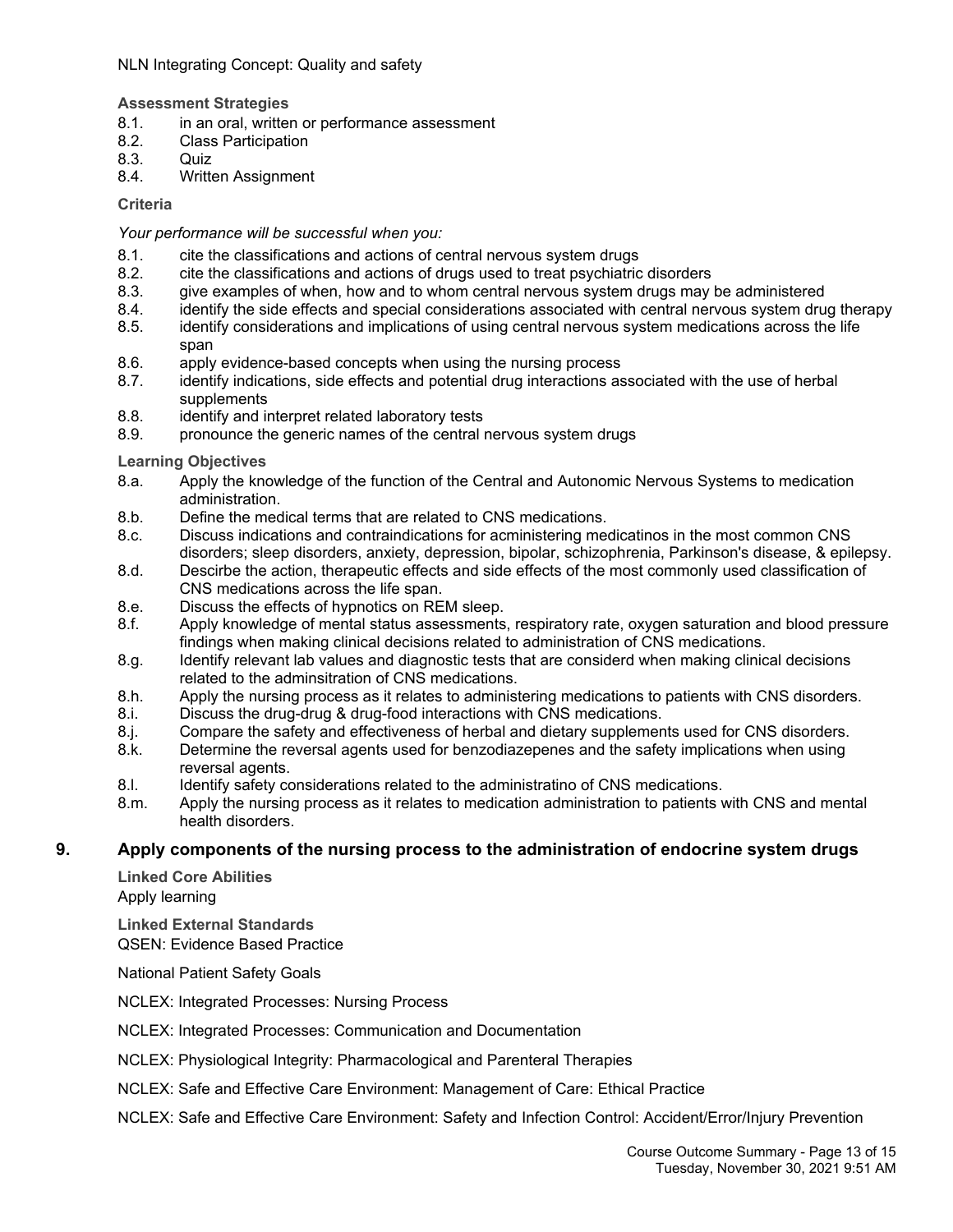NCLEX: Physiological Integrity: Reduction of Risk Potential - reducing the likelihood that clients will develop complications or health problems related to existing conditions, treatments or procedures. NLN Integrating Concept: Nursing judgment

NLN Integrating Concept: Quality and safety

#### **Assessment Strategies**

- 9.1. in an oral, written or performance assessment
- 9.2. Class Participation
- 9.3. Quiz
- 9.4. Written Assignment
- 9.5. Article Review

#### **Criteria**

#### *Your performance will be successful when you:*

- 9.1. cite the classifications and actions of endocrine system drugs
- 9.2. give examples of when, how and to whom endocrine system drugs may be administered
- 9.3. identify the side effects and special considerations associated with endocrine system drug therapy
- 9.4. identify the considerations and implications of using endocrine system medications across the life span
- 9.5. apply evidence-based concepts when using the nursing process
- 9.6. identify indications, side effects and potential drug interactions associated with the use of herbal supplements
- 9.7. identify and interpret related laboratory tests
- 9.8. pronounce the generic names of endocrine drugs

**Learning Objectives**

- 9.a. Apply the knowledge of the normal function and physiology of the endocrine system related to medication administration.
- 9.b. Define medical terms that are related to endocrine medications.
- 9.c. Describe the endocrine negative feedback system.
- 9.d. Differentiate between Type 1 & Type 2 diabetes and treatments for same.
- 9.e. Discuss indications and contraindications for administering medications in the most common endocrine disorders; diabetes, hyper/hypothyroidism, inflammatory/adrenal disorders.
- 9.f. Identify the most commonly used classifications of medications for endocrine disorders and discuss evidence-based recommendatinos for selection.
- 9.g. Describe the action, therapeutic effects and side effects of the most commonly used medications on the endocrine system across the lifespan.
- 9.h. Apply knowledge hypo/hyperglycemic symptoms when making clinical decisions related to administration of diabetic medications.
- 9.i. Apply knowledge hypo/hyperthyroid symptoms when making clinical decisions related to adminstration of thyroid medications.
- 9.j. Identify relevant lab values and diagnositic tests that are considered when making clinical decisions related to the administration of endocrine medications.
- 9.k. Apply the nursing process as it relates to medication administration to patients with endocrine disorders.
- 9.l. Compare the safety and effectiveness of herbal and dietary supplements used for endocrine disorders.

#### **10. Apply components of the nursing process to the administration of analgesic and musculoskeletal system drugs**

**Linked Core Abilities** Apply learning

**Linked External Standards** QSEN: Evidence Based Practice

National Patient Safety Goals

NCLEX: Integrated Processes: Nursing Process

NCLEX: Integrated Processes: Communication and Documentation

NCLEX: Physiological Integrity: Pharmacological and Parenteral Therapies